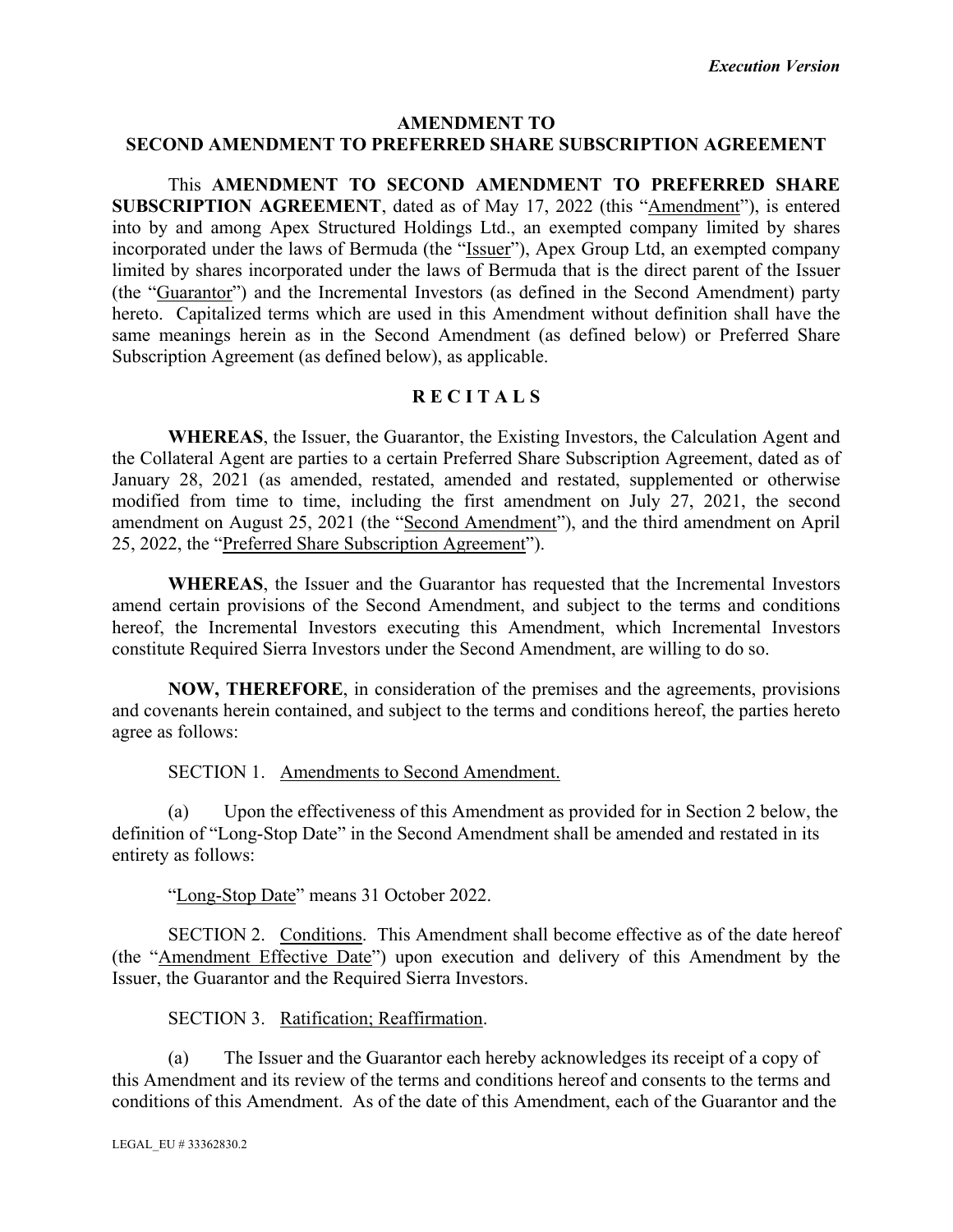Issuer hereby (a) ratifies and reaffirms all of its payment and performance obligations, contingent or otherwise, under each Preferred Shares Document, (b) affirms and confirms its undertakings under the Preferred Share Subscription Agreement and the other Preferred Shares Documents to which it is a party, (c) agrees that (i) each Preferred Shares Document to which it is a party shall continue in full force and effect (as amended hereby) and that (save as amended hereby) all of its obligations thereunder shall be valid and enforceable and shall not be impaired or limited by the execution or effectiveness of this Amendment, and (ii) all undertakings thereunder shall (save as amended hereby) continue to be in full force and effect and shall accrue to the benefit of the Incremental Investors and the Existing Investors, (d) agrees and acknowledges the Obligations constitute legal, valid and binding obligations of the Issuer and that (i) no offsets, defenses or counterclaims to the Obligations or any other causes of action with respect to the Obligations or the Preferred Shares Documents exist and (ii) no portion of the Obligations is subject to avoidance, disallowance, reduction or subordination pursuant to any applicable law, and (e) agrees that such ratification and reaffirmation is not a condition to the continued effectiveness of the Preferred Shares Documents, and agrees that neither such ratification and reaffirmation, nor any Agent's nor any Incremental Investor's or Existing Investor's solicitation of such ratification and reaffirmation, constitutes a course of dealing giving rise to any obligation or condition requiring a similar or any other ratification or reaffirmation from each party to the Preferred Share Subscription Agreement or other Preferred Shares Documents with respect to any subsequent modifications, consent or waiver with respect to Preferred Share Subscription Agreement or other Preferred Shares Documents. The Preferred Share Subscription Agreement and each other Preferred Shares Document is in all respects hereby ratified and confirmed. This Amendment shall constitute a "Preferred Shares Document" for purposes of Preferred Share Subscription Agreement.

(b) Each of Carlyle Credit Opportunities Fund II, L.P. and Carlyle Credit Opportunities Fund (Parallel) II, SCSp acknowledges and agrees for the benefit of Merrill Lynch International and N.M. Rothschild & Sons Limited that the representations and undertakings set out in the letter dated 25 August 2021 shall apply to the end of the Long Stop Date as defined herein and that all references to the Preferred Equity Incremental Documents and the Incremental Amendment Agreements shall be to such agreements and documents as may be amended from time to time.

#### SECTION 4. Miscellaneous.

(a) Amendments. Neither this Amendment nor any provision hereof may be waived, amended or modified, except in accordance with the terms and conditions of the Second Amendment.

- (b) Effect.
- (i) Upon the effectiveness of this Amendment, each reference in each Preferred Shares Document to "this Agreement," "hereunder," "hereof" or words of like import shall mean and be a reference to such Preferred Shares Document as modified hereby. This Amendment constitutes a Preferred Shares Document and any breach of any representation or warranty made herein or covenant or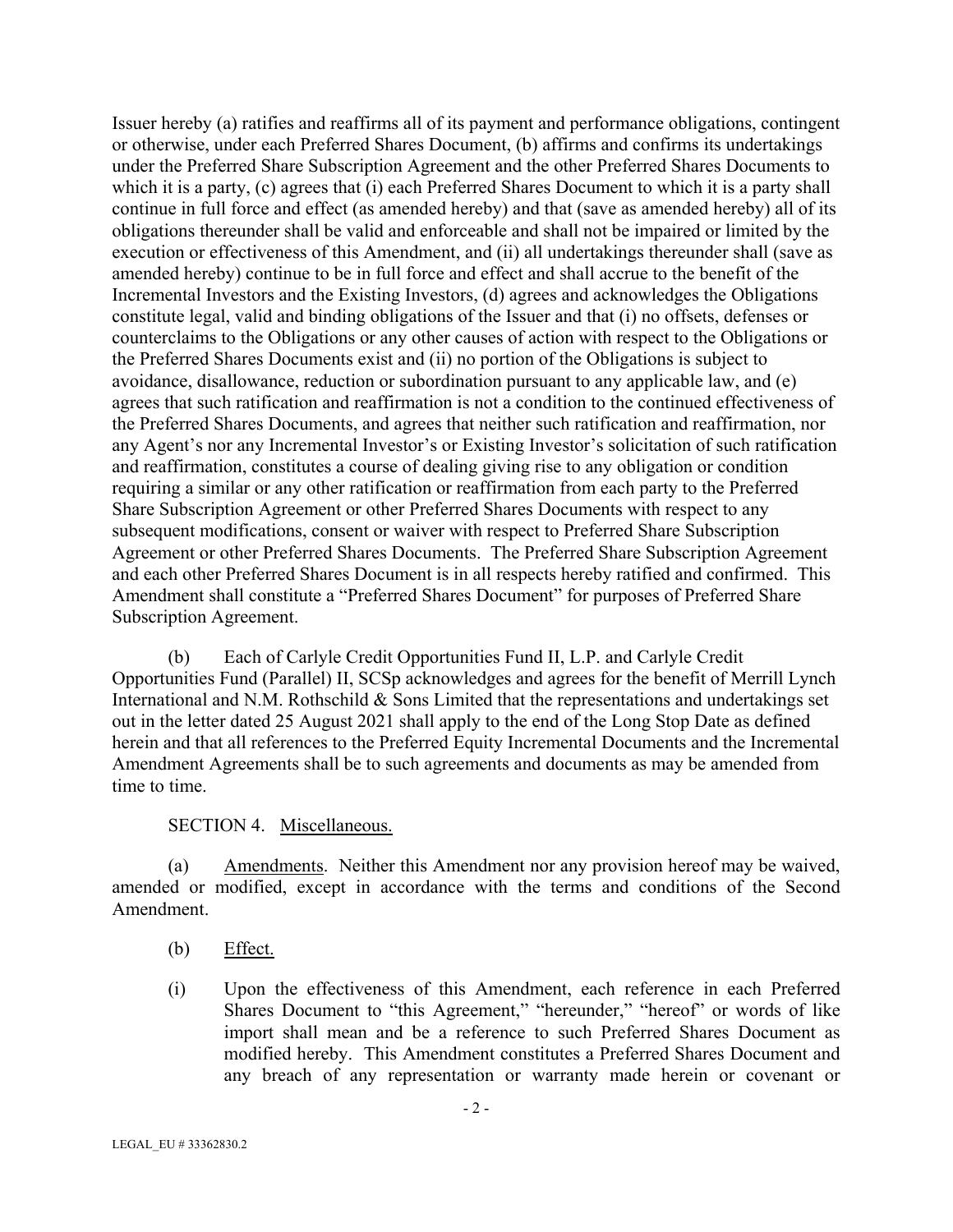agreement contained herein will constitute an Event of Default under the Preferred Share Subscription Agreement (subject to any applicable grace periods, materiality qualifications or other qualifications set forth in the Preferred Share Subscription Agreement).

(ii) Except as specifically set forth in this Amendment, the execution, delivery and effectiveness of this Amendment shall not (i) limit, impair, constitute an amendment, forbearance or waiver by, or otherwise affect any right, power or remedy of, the Agents, any Incremental Investor or any Existing Investor under the Preferred Share Subscription Agreement or any other Preferred Shares Document or waive, affect or diminish any right of the Agents to demand strict compliance and performance therewith, (ii) constitute a waiver of, or forbearance with respect to, any Default or Event of Default, whether known or unknown or (iii) alter, modify, amend or in any way affect any of the terms, conditions, obligations, covenants or agreements contained in the Preferred Share Subscription Agreement or in any of the other Preferred Shares Documents, all of which are ratified and affirmed in all respects and shall continue in full force and effect.

(c) Severability. Any provision of this Amendment held to be invalid, illegal or unenforceable in any jurisdiction shall, as to such jurisdiction, be ineffective to the extent of such invalidity, illegality or unenforceability without affecting the validity, legality and enforceability of the remaining provisions hereof; and the invalidity of a particular provision in a particular jurisdiction shall not invalidate such provision in any other jurisdiction.

(d) Counterparts. This Amendment may be executed in counterparts (and by different parties hereto on different counterparts), each of which shall constitute an original, but all of which when taken together shall constitute a single contract. This Amendment and the other Preferred Shares Documents constitute the entire contract among the parties relating to the subject matter hereof and supersede any and all previous agreements and understandings, oral or written, relating to the subject matter hereof. This Amendment shall become effective when it shall have been executed by each party to it and when each party shall have received counterparts hereof that, when taken together, bear the signatures of each of the other parties hereto, and thereafter shall be binding upon and inure to the benefit of the parties hereto and their respective successors and assigns.

(e) Governing Law. The governing law provisions in Section  $7(e)$  of the Second Amendment are incorporated herein by reference, *mutatis mutandis*.

(f) Waiver of Jury Trial. The jurisdiction and waiver of right to trial by jury provisions in Section 17.6 of the Preferred Share Subscription Agreement are incorporated herein by reference, *mutatis mutandis*.

(g) Headings. Article and Section headings used herein are for convenience of reference only, are not part of this Amendment and shall not affect the construction of, or be taken into consideration in interpreting, this Amendment.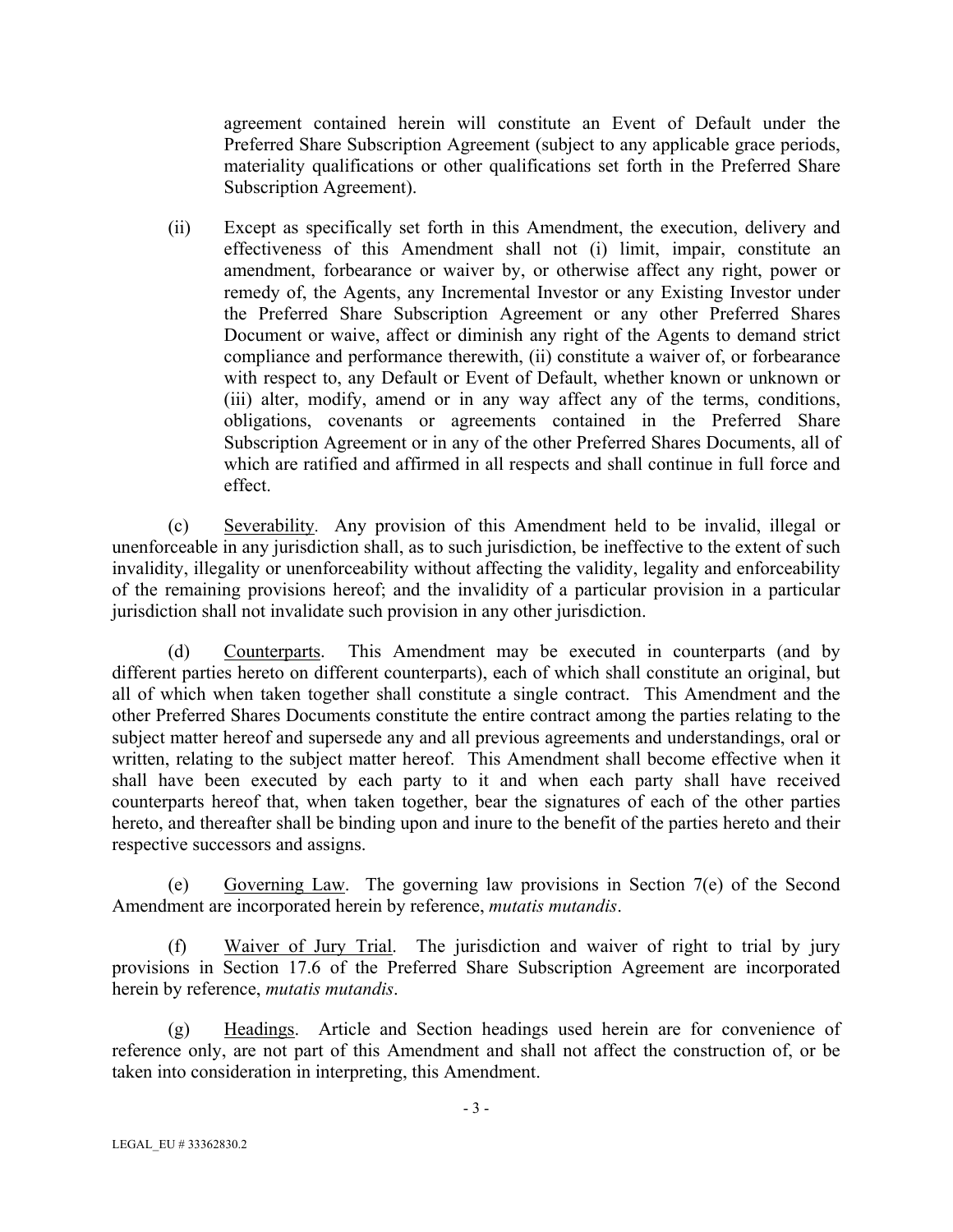[*Signature Pages Follow*]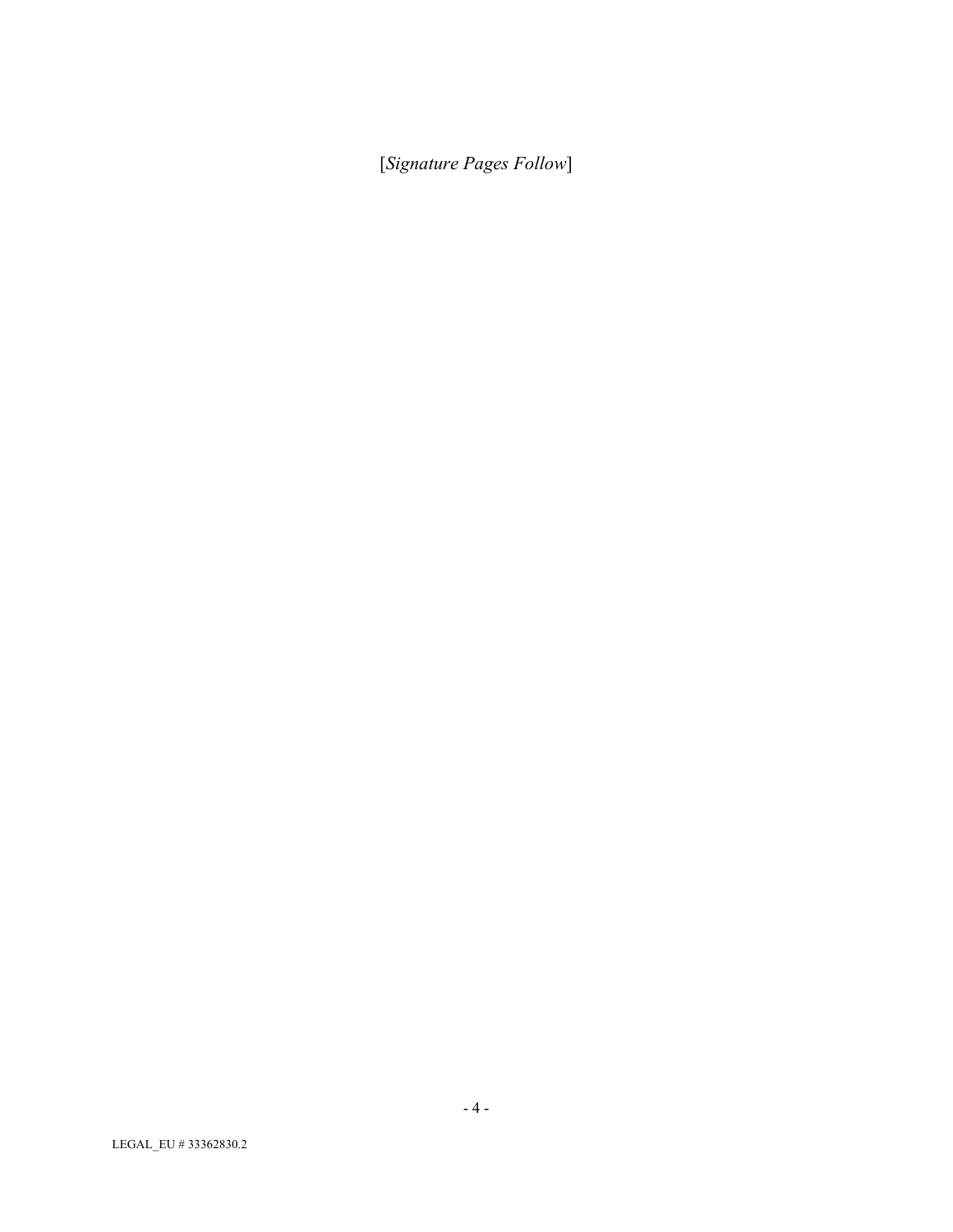IN WITNESS WHEREOF, the parties hereto have caused this Amendment to be duly executed and delivered by their respective authorized officers as of the day and year first above written.

### APEX STRUCTURED HOLDINGS LTD., as Issuer



# **APEX GROUP LTD., as Guarantor**



[Signature Page to Amendment]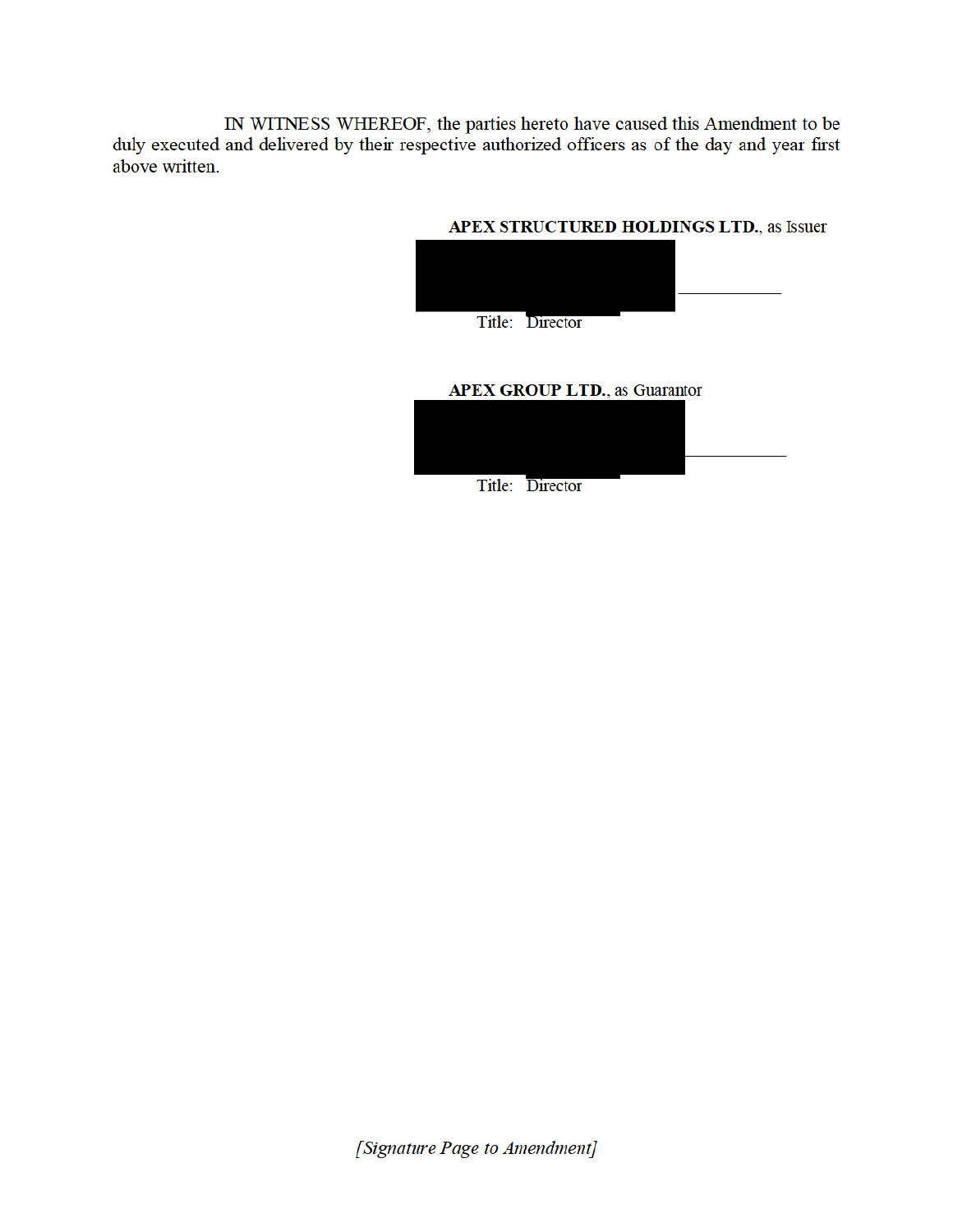# **INCREMENTAL INVESTORS**

### **CARLYLE CREDIT OPPORTUNITIES FUND II, L.P.**

By: CCOF II General Partner, L.P., its general partner By: CCOF II L.L.C., its general partner

**Title: Principal** 

[Signature Page to Amendment]